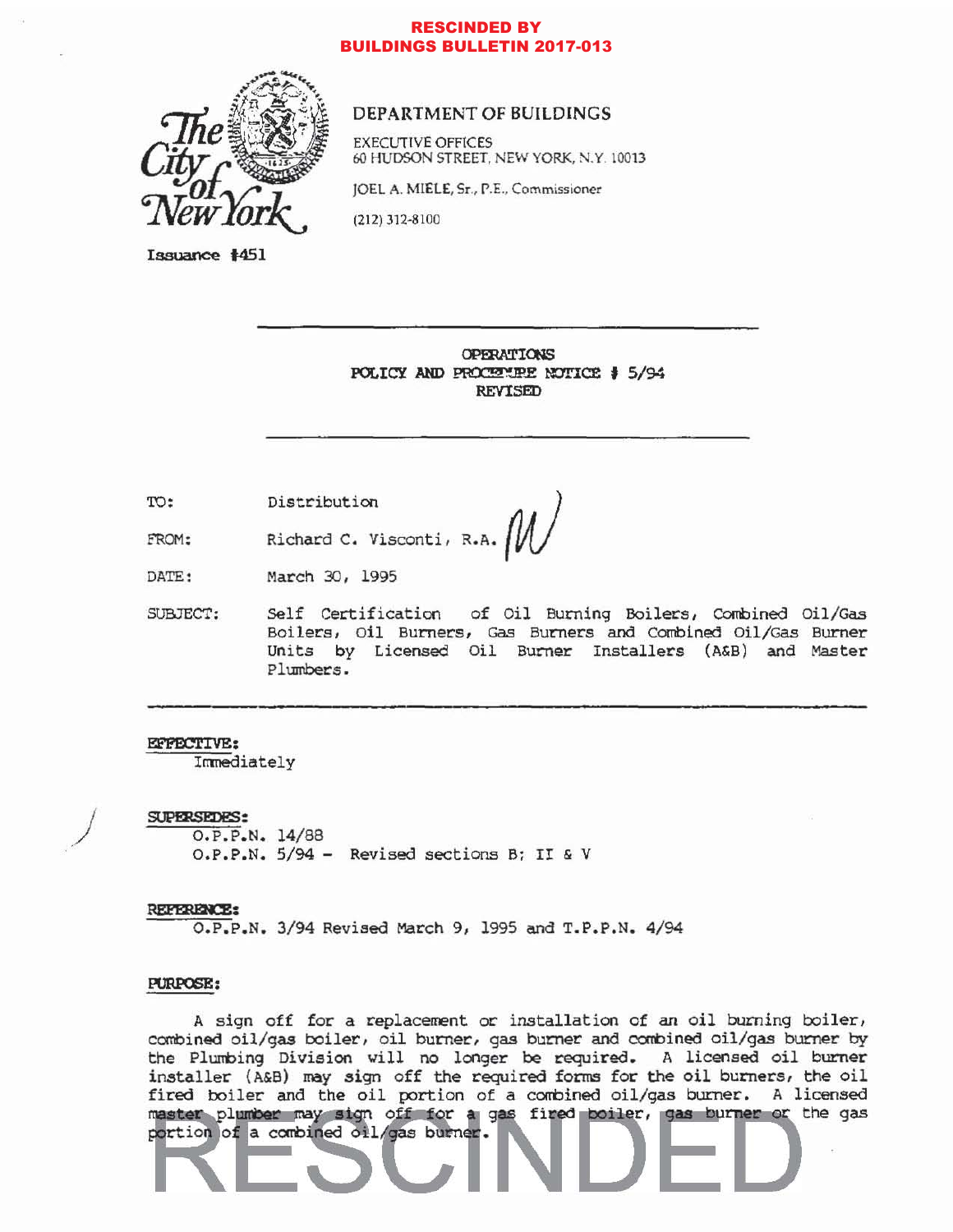### **RESCINDED BY BUILDINGS BULLETIN 2017-013**

 $-2-$ 

### SPECIFICS:

 $\theta = \alpha_{\rm{max}}$ 

I) REPLACEMENT INSTALLATIONS - For 6 Family dwelling units and greater, commercial and mixed use buildings.

### A) Boiler With An Input Not More Than 350,000 B.T.U. per Hour/or Oil Burner Replacement

The following filing and sign off procedures by the Oil Burner Installer shall be followed; and the same filing procedure shall be followed by the master plumber if the cost of the gas boiler, gas burner or combined oil gas boiler is less than \$7,500.00:

- 1. File an original typewritten PRA/OBE-1 application plus 2 copies at the PRA Unit with a self addressed stamped envelope - 14th floor 60 Hudson St. N.Y.C. 10013 or mail to the above location.
- 2. Submit one check per boiler job in the appropriate amount including asbestos fee if necessary. Fee for oil burning equipment or oil burner and boiler not more than 350,000 B.T.U. per hour output is \$100.00. Fee for submitting required asbestos forms is as follows:

ASB4 (Asbestos Exemption) original plus 2 copies - No fee ACP5 (Not an asbestos Project) - \$15.00 ACP7 (Asbestos Project) - Refer to form for calculations.

- Note: ASB4 (asbestos exemption) may only be filed if ACP5 or ACP7 was filed within the last 12 months. Copy of ACP5 or ACP7 to be submitted with ASB4.
	- 3. The P.R.A. unit will affix a filing number and mail 2 copies of the PRA/OBE-1 application back to applicant.
	- 4. When the boiler division is notified by the licensee that the job has been completed an appointment will be arranged by the boiler borough supervisor for a first test. The licensee will provide 2 copies of the PRA/OBE-1 form in the field.
	- 5. If the unit passes the first test the boiler inspector signs off the 2 copies of the PRA/OBE-1 applications.
	- 6. The Boiler Inspector will request the licensee to sign the back of the PRA/OBE-1 forms in the sign off area. One form will be retained by the licensee, the second copy will be filed by the Boiler Division in the block & lot folder at 60 Hudson St., New York, NY.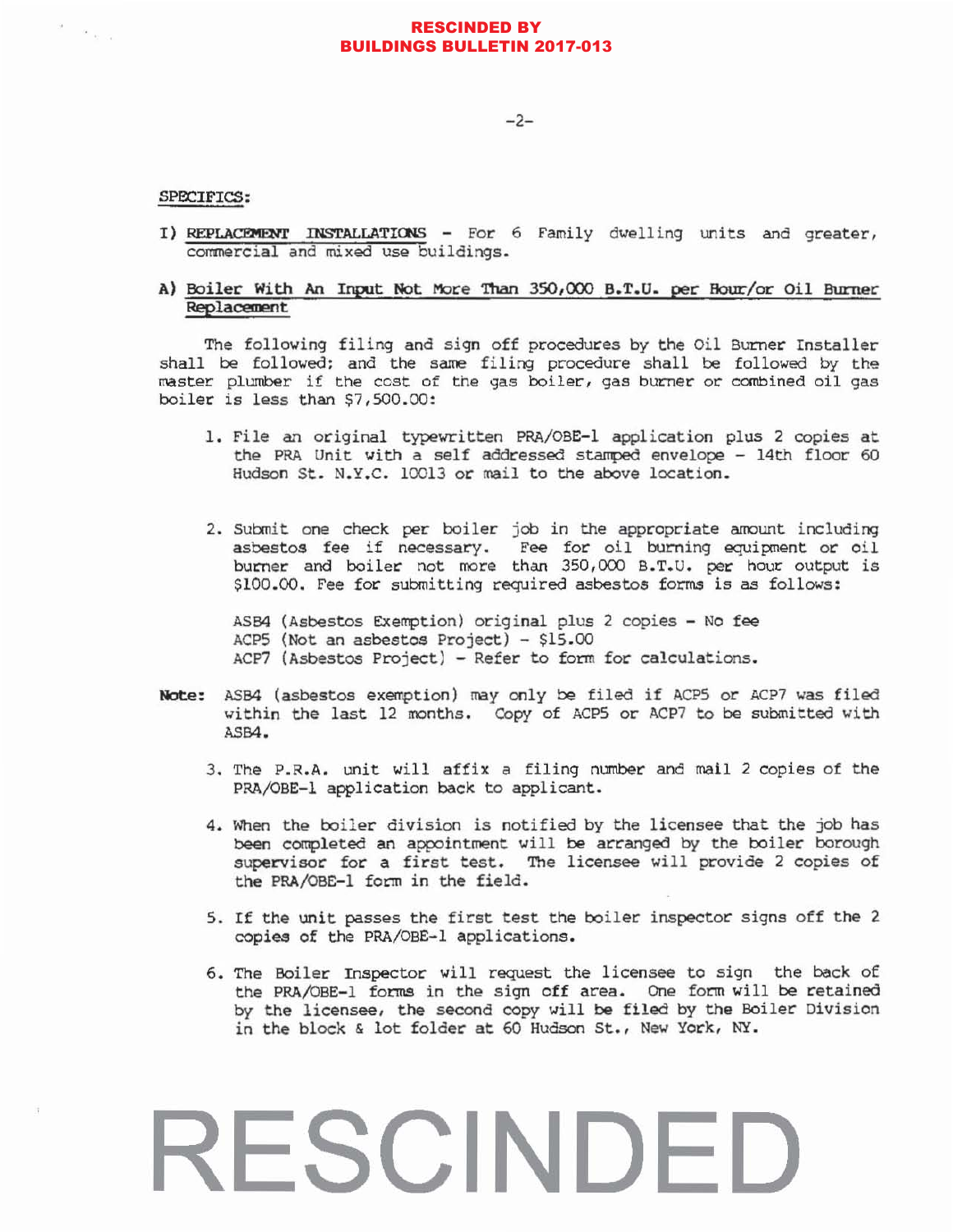### RESCINDED BY BUILDINGS BULLETIN 2017-013

7. The Boiler Inspector will sign off 2 copies of B Form 16A in the field (Certificate of Approval For oil Burning Equipment). One copy is to be given to the licensee for posting in the boiler room and one copy is to be tiled in the block and lot folder in the Boiler Division.

Notification will be sent to the Fire Department by the Boiler Division on a monthly basis of the B Form 16A forms that were issued.

### B) Boiler With An Input More Than 350,000 B.T.U. Per Bour And A Combination of Gas and Oil Fired Boilers

The following filing and sign off procedure by the Professional Engineer/Registered Architect, Licensed Oil Burner Installer (A or B) for  $\phi$ il fired boilers or Licensed Master Plumber for a combination of oil and gas fired boilers shall be followed:

### 1. Prefiling

- The P.E. or R.A. files the following forms at the prefiling desk:
- a) 1 copy PW-l Plan work approval application with boiler room plans.
- b) 3 copies PW-1 Schedule C Heating & Combustion Equipment.
- c) ASB4 (Asbestos Exemption) Original plus 2 copies No fee.
- d) ACP5 (Not and Asbestos Project) \$15.00 fee.
- e) Acp7 (Asbestos project) Refer to form for calculations.
- f) Job number is issued by prefiler and fees are paid at the Application Processing/Cashier.
- g) See 2c below.
- Note: ASB4 (asbestos exemption) may only be filed if the Acp5 or ACP7 was filed within the last 12 rronths. Copy of ACPS or ACP7 to be submitted with ASB4

### 2. Plan Examiner

- a) The Plan Examiner reviews the plans and applications submitted.
- b) The plan Examiner forwards 2 copies of the FW-I Schedule C to the Boiler Division.
- c) NOTE: If the application is filed under directive 14 the prefiler is to forward the necessary forms shown in 2(b) to the Boiler Division.

### 3) After Approval

### License

The licensee files for a work permit submitting the required forms as follows: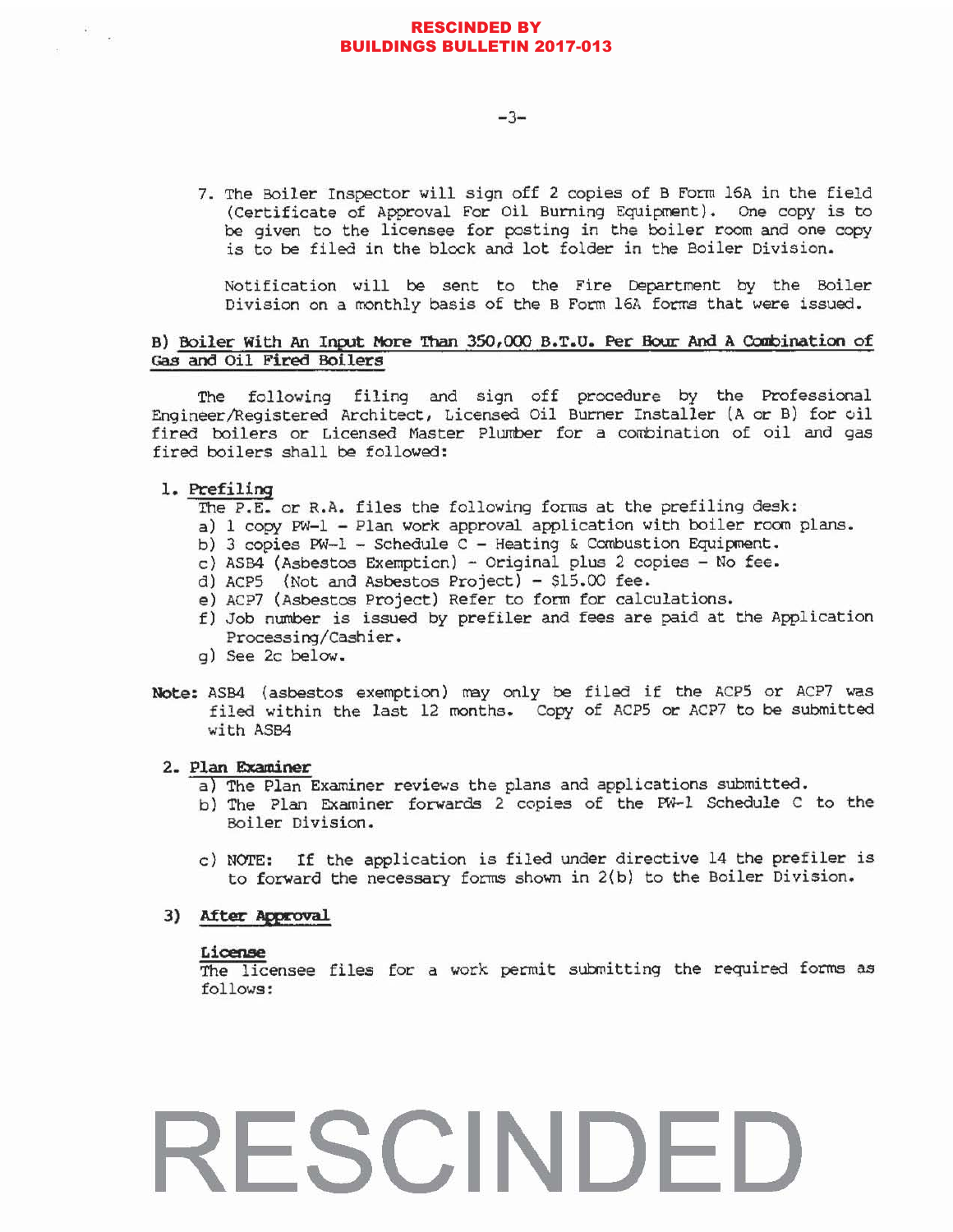### RESCINDED BY BUILDINGS BULLETIN 2017-013

 $-4-$ 

### a) oil Fired Boiler

Two copies of Form PW-2 (Work permit application) at the application processing desk. The application processing clerk issues the work permit.

b) Oil and Gas Fired Boiler

Three copies of Form  $PW-IB$  - Plumbing - Gas - The application processing clerk issues the work permit. For the oil section of the boiler follow 3(a) above.

### c) For Oil Burner

When the Boiler Division is notified by the licensee that the job has been completed an appointment will be scheduled by the licensee with the boiler borough supervisor for a first test. Two  $(2)$  copies of PW-l -Schedule C shall be taken to the field by the Department boiler inspector.

If the unit passes the first test the Department Boiler Inspector signs off the two (2) copies of the PW-l - Schedule C forms. One copy is given to the licensee, and one copy is filed in the Boiler Division's block and lot folder.

The Boiler inspector will issue to the licensee in the field a signed off copy of B Form 16A (Certificate of Approval For Oil Burning Installation). A second copy of the B Form 16A will be filed in the block and lot folder in the Boiler Division at 60 Hudson St.

Notification will be sent to the Fire Department by the Boiler Division On a monthly basis of the B Form 16A forms that were issued.

### d) For oil and Gas Fired Boiler

If the job is a combination of gas and oil the Plan Examiner in addition will require 3 copies of PW-1B - Schedule B - (Plumbing) to be filed and the procedure for sign off by the Plumber will be followed, as per Referenced PPN's. The same filing and inspection procedure for the oil section of the Boiler shall be followed as shown above.

- II. Replacement Installations For less than six family dwelling units with an input less than 350,00 B.T.U.s per hour or not more than 15 P.S.I. No filing required as per sections 27-184 and 27-189 of the Administrative Code.
- III. Replacement Installations For less than six family dwelling units with an input greater than 350,000 B.T.U. per hour
	- 1. Follow steps shown I  $B(1)$ ,  $(2)$ , and  $(3)$ .